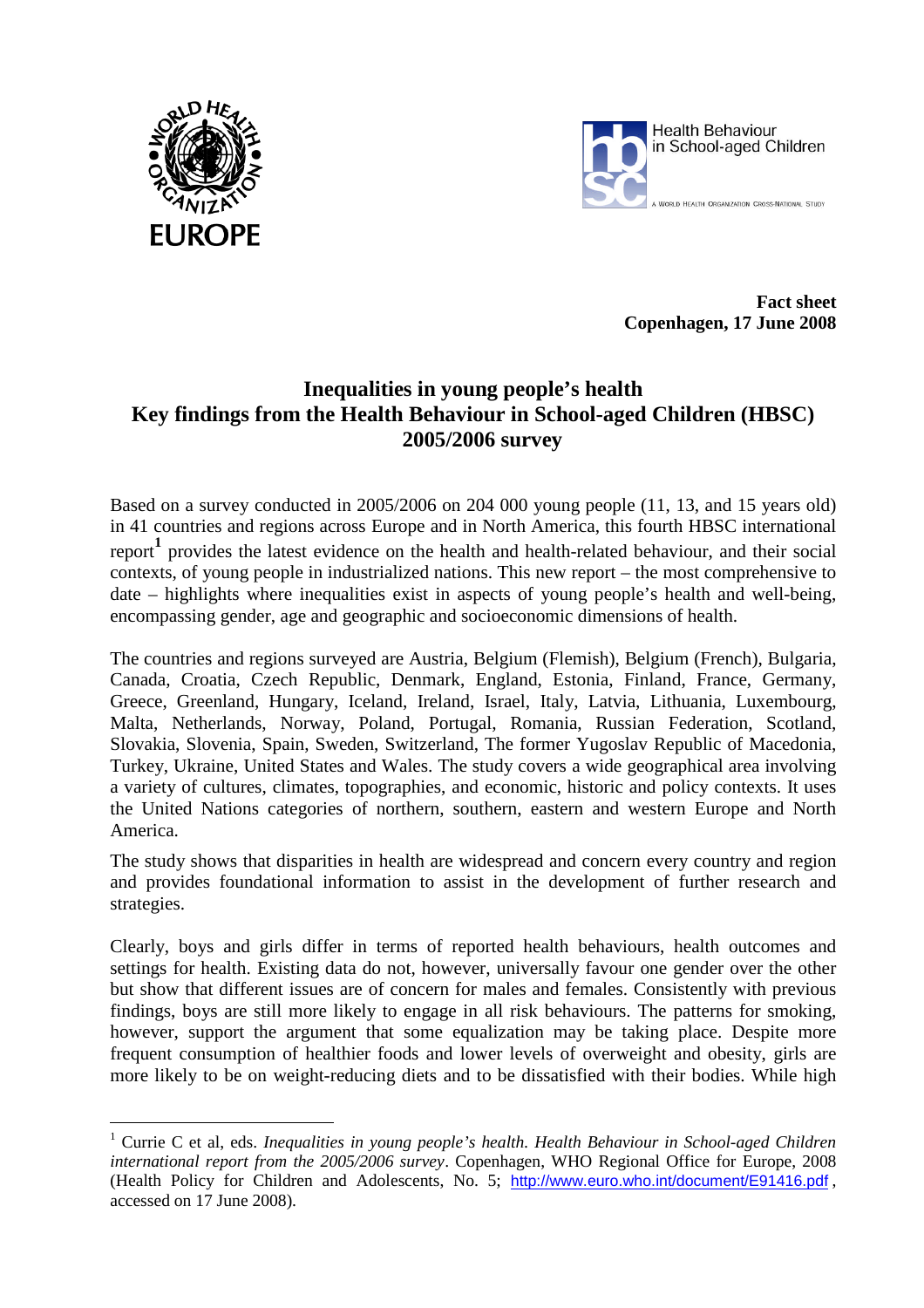life satisfaction is common among young people in all countries, a widening gender gap is observed, with boys more likely to report high life satisfaction.

As children grow and develop, important changes are observed in terms of their risk behaviours, the social influences that surround them and the health outcomes that they experience. Children's perceived ratings of their health decline with increasing age, with both physical and emotional symptoms being reported more often in the older age-groups. Younger children are more likely to report a wide variety of positive health behaviours but engagement in these health behaviours declines as children enter adolescence.

The report brings together the most comprehensive cross-national picture to date of the health of young people. Boys from northern Europe report more positive health. Young people in western Europe and boys in northern Europe report poorer relationships with their families; young people in these countries and regions also report more peer involvement than young people in either eastern or southern Europe. While North America stands out as having the lowest rates of smoking, it has among the highest rates of cannabis use, a finding that deserves further exploration. The report also highlights the high levels of obesity in North America, the relatively low consumption of fruits in parts of northern Europe and the higher level of contraceptive pill use in western Europe as compared to eastern and southern Europe.

The clear association between family affluence, positive health and health-promoting behaviours confirms previous HBSC analyses on self-rated health, daily fruit eating, consumption of soft drinks, tooth brushing and physical activity. The new survey also supports previous studies, which identified inconsistent relationships between socioeconomic status and tobacco use and alcohol consumption in adolescence. Associations with family affluence varied in direction and between countries and regions.

*Health and well-being* Young people's rating of their own health varies widely between countries and regions. Fair or poor self-rated health is more common among older children and girls. Young people in northern Europe and those from less affluent families are more likely to report fair or poor health.

*Smoking* All three age-groups show large cross-national differences in weekly smoking. At age 15, 7–37% of boys and 7–48% of girls are weekly smokers, most of them smoking daily. The most striking feature of weekly smoking behaviour is the increase between ages 13 and 15 and the emerging variation in rates across countries. Boys and girls in Canada and the United States are least likely to be weekly smokers at age 15.

*Drinking* Weekly drinking is widespread among both boys and girls but with considerable variation across countries and regions. It increases substantially between ages 13 and 15 and is more common among boys. Having been drunk twice or more is most common among young people in northern European countries (such as Denmark, the United Kingdom and the Baltic states) and least common among those in southern Europe.

*Cannabis use by 15-year-olds* Cannabis use varies across countries for 15-year-olds, ranging from 3% to 34% (who have ever used cannabis in their lifetime). On average, boys are more likely to use cannabis than girls: 8% and 6%, respectively, have used it in the last 30 days, and rates are most similar for boys and girls where overall country rates are highest. The 15-yearolds in Canada, the United States and Spain are most likely to report recent cannabis use.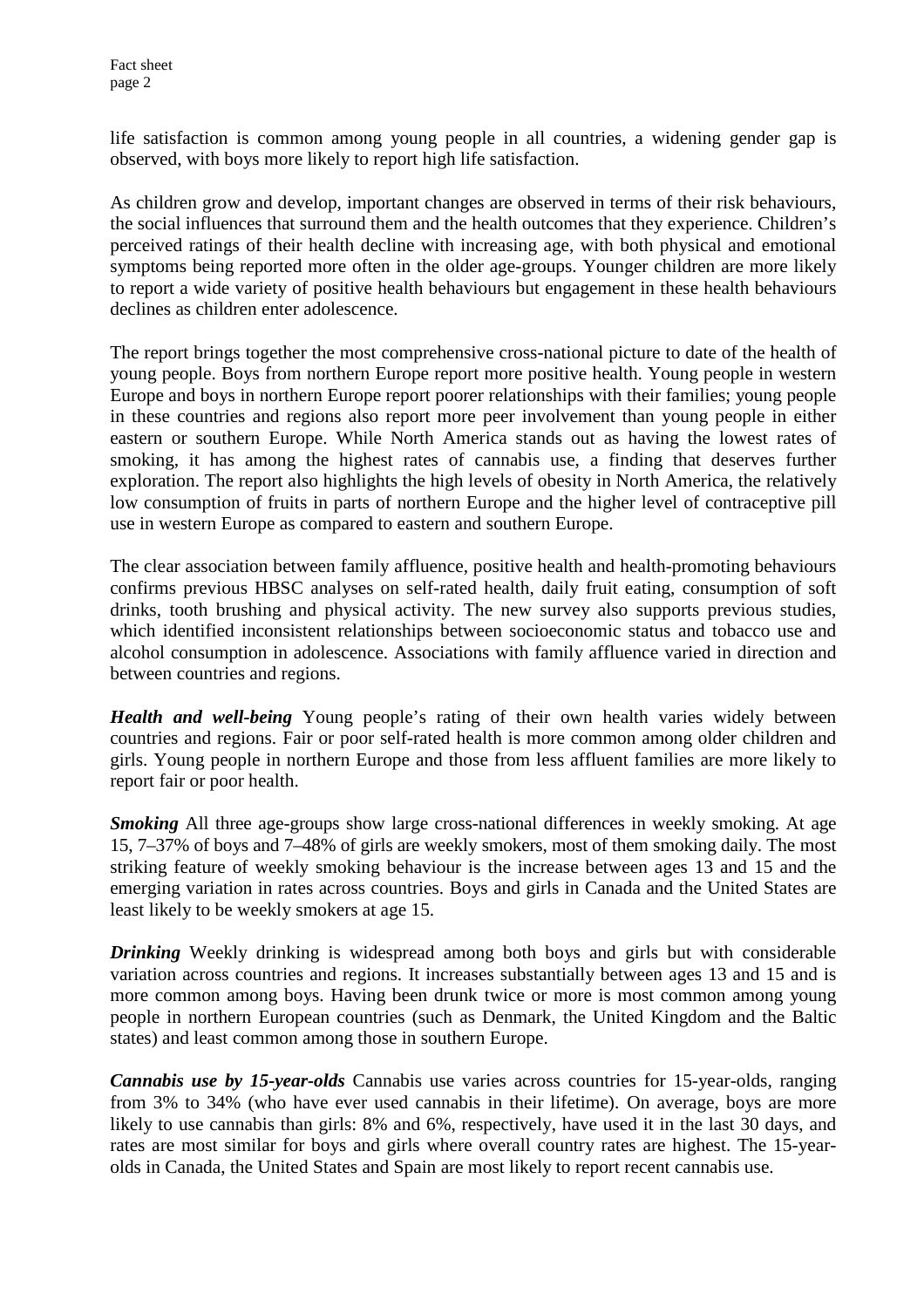*Sexual health of 15-year-olds* While the average percentage of young people aged 15 having had sexual intercourse is 24% for girls and 30% for boys, levels vary widely between the countries and regions: from 5% to 66% of girls and 13% to 55% of boys. For girls, those in southern and western Europe are least likely to have experienced sexual intercourse, but there are no clear geographical patterns for boys. Rates are highest for both boys and girls in Greenland. On average, among the sexually active, 72% of girls and 81% of boys report using a condom during their last sexual intercourse. Use of the contraceptive pill among the sexually active 15 year-olds surveyed is highest in western Europe and lowest in eastern and southern Europe. Note that several countries and regions did not include questions on sexual health.

*Physical activity* Young people should participate in one hour or more of at least moderate physical activity every day. Less than half of young people do so in almost every country and region. Slovakian boys and girls are most likely to meet the guidelines in every age-group. Across all countries and regions and all age-groups, girls are less active than boys and the gender gap increases with age. Fifteen-year-olds are less likely (average 16%) to report meeting the guidelines than 11-year-olds (average 26%) in the majority of countries. In under half the countries, those from more affluent families are more likely to meet the guidelines.

*Eating habits* Daily fruit consumption varies significantly between countries, is highest for 11 year-olds and declines with age. Boys are less likely than girls to report eating fruit, as are those from less affluent families in almost all countries. The daily consumption of soft drinks also varies cross-nationally and tends to be higher among older adolescents. Consumption of soft drinks is associated with low family affluence in the majority of countries, except in eastern Europe and the Baltic states where the reverse is found. Eating breakfast on school days decreases with age. Those from less affluent families, particularly in northern and western Europe, are less likely to eat breakfast every school day.

*Body dissatisfaction, dieting and weight control* Girls are more likely than boys to see themselves as a bit or much too fat, and this negative body image becomes more prevalent with age. Feeling too fat is more apparent among girls living in northern and western Europe. In western Europe, it is associated with lower levels of family affluence. Rates of dieting and weight-control behaviour are higher in girls than boys at all ages, the gender gap widening with age. Attempting to lose weight seems to be a common feature of girls' lifestyles by the age of 13 (with rates up to 32% for girls). Among 15-year-olds, attempting to lose weight is reported by more than 30% of girls in Iceland, Italy, Wales, Hungary, Denmark and French-speaking Belgium.

*Overweight* The data presented on overweight and obesity are derived from self-reported height and weight information used to calculate body mass index, not from actual measurements, and so need to be treated with some caution. The general term "overweight" includes two groups: those who are considered obese and those who are considered overweight but not obese. The proportions of 13- and 15-year-old boys and girls who are overweight range from 4% to 35% across countries and regions. Canada, Greenland, Malta and the United States have among the highest rates. Boys and those from less affluent families report higher levels of overweight and obesity, particularly in North America and western Europe

*Oral health* Regular (more than once a day) tooth brushing is not the norm in all countries. Tooth brushing increases with age, and is higher among girls. Boys and girls from more affluent families universally brush their teeth more often. Across the three age-groups, the range among boys and girls is between 20% (15-year-old boys in Malta) and 91% (15-year-old girls in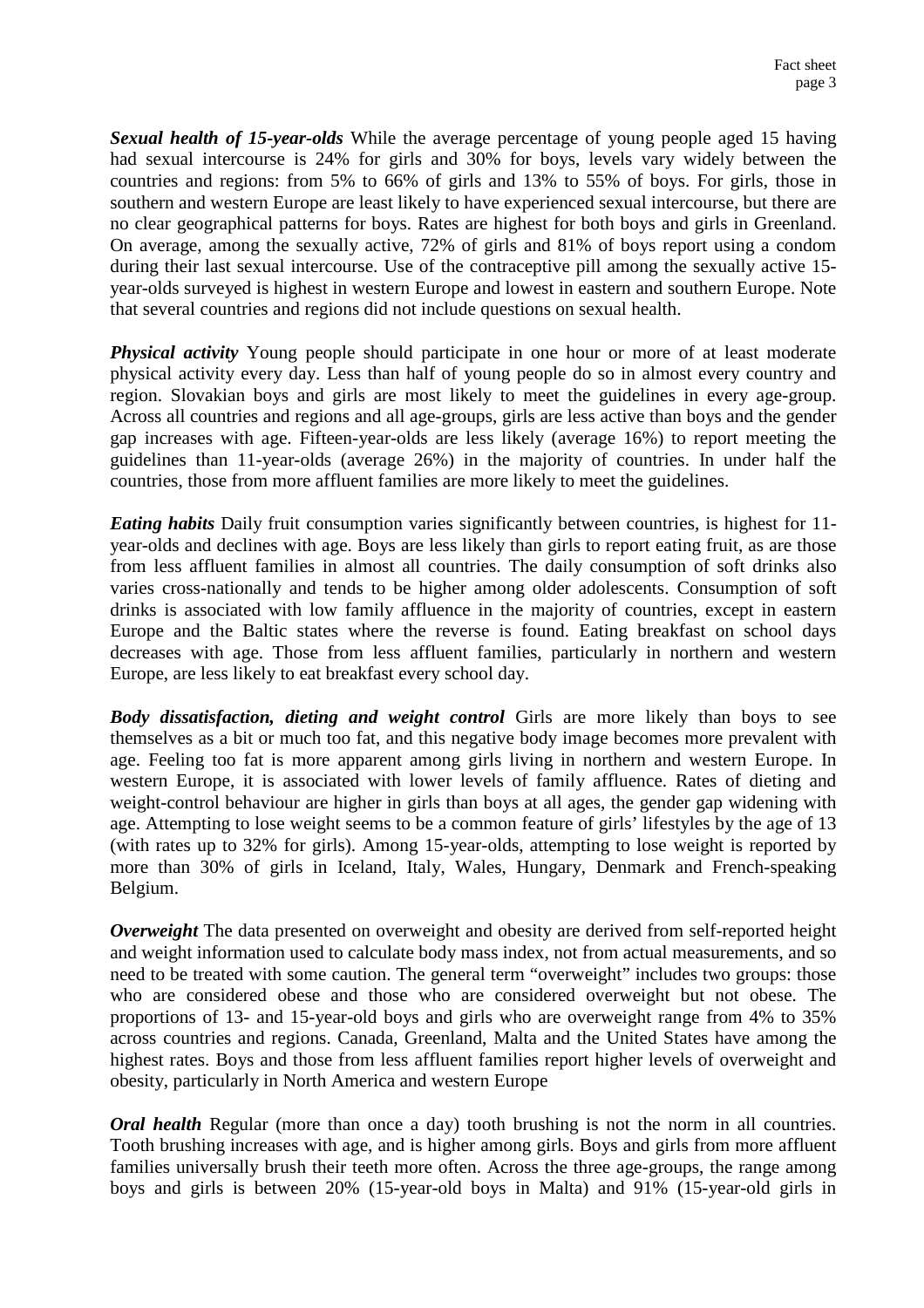Switzerland). The highest levels of tooth brushing are found in Switzerland, Sweden, Germany, Austria and Italy.

*Bullying and fighting* Levels of being bullied (at least twice in the past couple of months) range from 2% to 37 % across all countries, regions and age-groups and both genders. Bullying others is less common, but is reported by more than 30% of 15-year-old boys in Lithuania, Latvia and Greece. Being bullied and bullying others are typically more common among boys; both are less frequent among the older age-groups. Levels of physical fighting also show cross-national variation and marked gender differences, with relatively low levels of fighting among girls. Rates of fighting are highest for 11-year-olds: on average 25% of boys and 7% of girls aged 11 report fighting three or more times in the last year. The rates of fighting are highest in Turkey, Slovakia and French-speaking Belgium.

*Injuries* The proportions of boys and girls who sustained injuries requiring medical attention once or more in the previous 12 months increase between the ages of 11 and 15, with consistent gender and socioeconomic differences. At age 15, the rates for boys range from 28% to 65%, while for girls they range from 21% to 50%. Injury rates are higher among those from more affluent families, and those from northern Europe.

*Young people's life circumstances: family, peers, school* The social context of young people's lives is also important for their health and well-being. In this study, we examine patterns in family and peer relationships and the school setting. There are important differences by gender, family affluence, age and geography in these contexts.

*Parents* How easy young people find it to talk to their parents about things that really bother them varies across countries, and declines with age. Boys and girls from eastern Europe are most likely to report ease of communication with their mother. Gender differences are small but, where they do exist, they favour boys. Girls find it less easy to talk to their fathers than do boys, and this gender gap increases with age.

*Peers* The number of close friends tends to decrease between the ages of 11 and 15, yet there are large variations in the numbers reporting that they have three or more close friends; among 11 year-olds, the rates vary from 49% of Maltese boys to 93% of English girls. Time spent with peers increases with age and is greatest among boys; but the differences are large across countries. Daily electronic communication with peers also varies cross-nationally, and is more common in northern Europe. On average at age 15, 56% of girls (range 33–83%) and 43% of boys (range 22–70%) report being in electronic contact with peers on a daily basis. Having three or more close friends and electronic communication with peers are both more common among adolescents from highly affluent families.

*School* The extent to which young people report positive school experiences varies with age, gender and country or region. Younger children and girls are more likely to report liking school a lot: 38% of 11-year-olds and 20% of 15-year-olds report liking school. The variation across countries is large: from 4% of 13-year-old Estonian boys, to 82% of 11-year-old girls from The former Yugoslav Republic of Macedonia. Feeling pressured by schoolwork is more common among boys than girls at age 11 and among girls in the older age-groups. Boys and girls in western Europe are least likely to report feeling pressured by their schoolwork